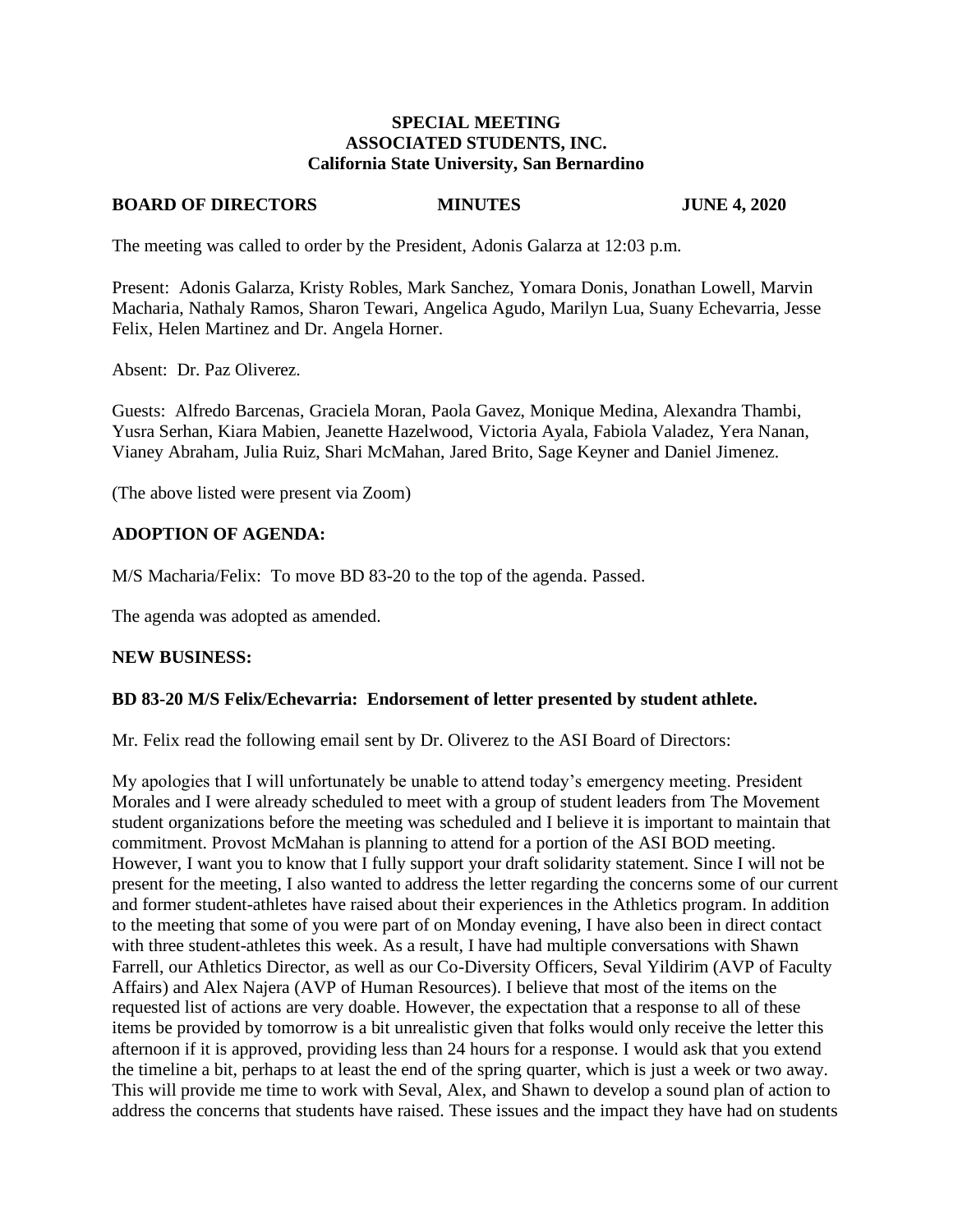warrant thorough consideration of the best path forward to address more than just the items listed in your letter. These items are the symptoms of what the students I have spoken to indicate are larger issues within the culture of the program. These issues require further investigation and will not be resolved overnight. But I assure you that I am committed to taking the steps necessary to ensure that moving forward, all student athletes have a positive experience in our program. To be clear, I do not discourage you from moving forward with your letter. I just ask that you consider providing a bit more time for a response.

Mr. Barcenas clarified that the Board must vote to support the letter.

Mr. Macharia deferred to Ms. Mabien.

Kiara Mabien, student athlete stated that discriminatory actions were made towards herself and other black student athletes during her athletic career. Therefore, she has created a letter with the assistance of other student athletes to take action. The letter stated, "We expect an actionable response to this statement and directly addressing the list of demands no later than June 5, 2020 at noon." She understands that it takes time to formulate actions to address these issues, therefore, the deadline can be extended for a week.

Mr. Macharia deferred to Ms. Serhan.

Ms. Serhan stated that the deadline should not be extended longer than a week.

Mr. Macharia stated that to correct the systematic issues occurring in the Athletics department, the Board should take action.

Ms. Lua suggested that the deadline be extended to resolve these issues. She deferred to Ms. Keyner.

Ms. Keyner stated that a response should be released at the end of Spring Quarter.

Dr. Horner commended Ms. Mabien for taking action. She deferred to Ms. Moran.

Ms. Moran commended Ms. Mabien for telling her story and urged the Board to take action since the issue occurred in March of 2019 yet the department has not responded to the issue.

Mr. Felix deferred to Ms. Mabien.

Ms. Mabien stated that the issue occurred in March 2019 and the department has not made any statements and requested that they respond with a video apology by the end of Spring Quarter.

Mr. Macharia stated that the department should be held accountable for their actions.

Mr. Felix deferred to Ms. McMahan.

Ms. McMahan stated that cultures are under the California Faculty Association, therefore, a formal investigation would be instituted.

Mr. Felix deferred to Ms. Ayala.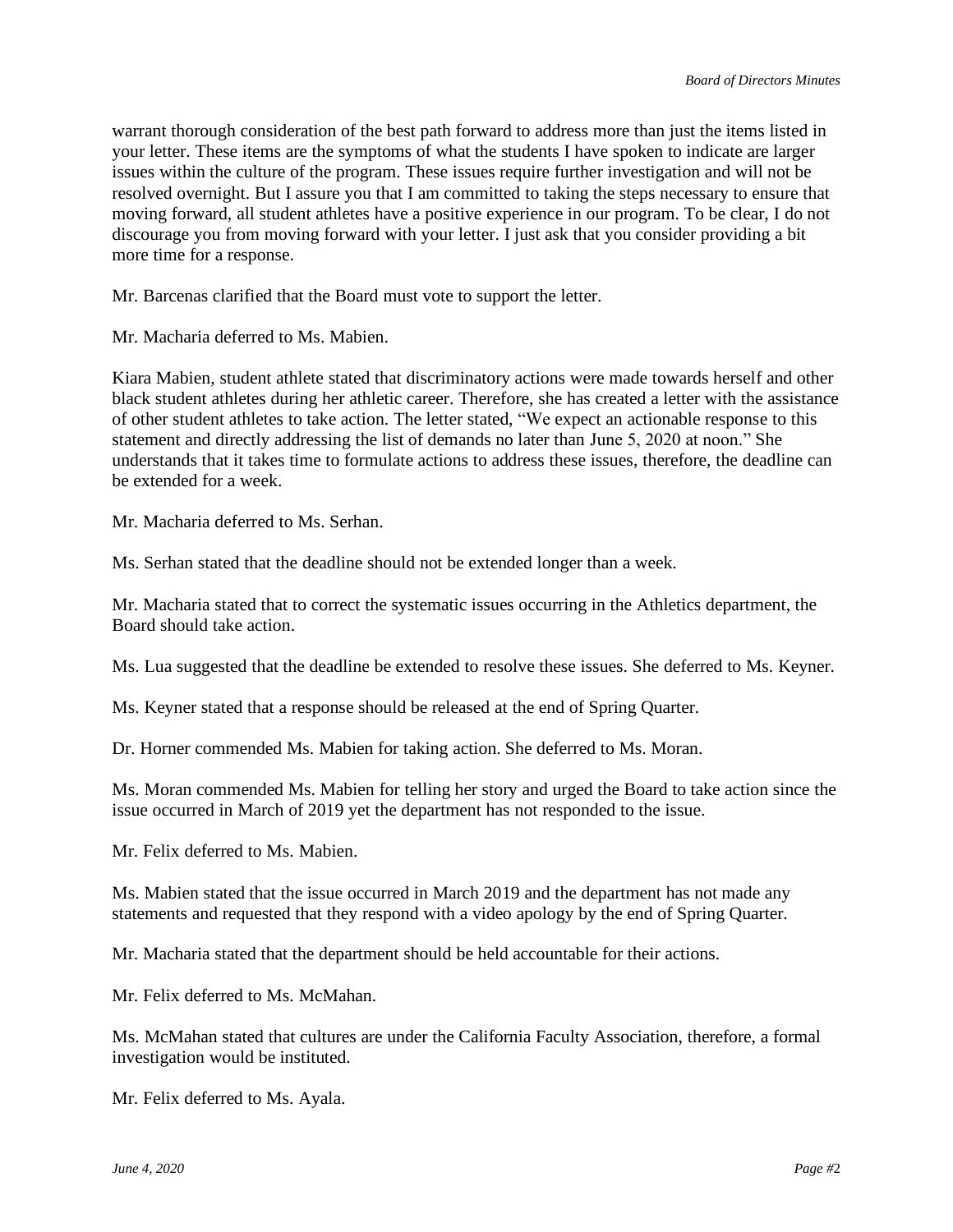Ms. Ayala stated that it is upsetting to see how long it is taking for the department to respond.

Passed.

## **BD 82-20 M/S Macharia/Echevarria: Statement acknowledging current social justice crisis and call for a nationwide police reform.**

Mr. Sanchez deferred to Ms. Moran.

Ms. Moran stated that she was given the opportunity to work closely with the Executive Officers on the statement and had recommendations to add. She suggested to include a plan of action to the statement.

Mr. Macharia deferred to Mr. Nanan.

Mr. Nanan explained that the statement and changes recommended by Ms. Moran do not have a plan of action nor does it take a stand with the Black Lives Matters Movement.

Ms. Serhan stated that ASI should take a stance. She recommended that funds be donated to organizations supporting the Movement.

Mr. Sanchez stated that this should be done as soon as possible.

Ms. Lua stated that the statement must be revised.

Mr. Felix deferred to Ms. McMahan and paused the conversation.

Ms. McMahan stated that a request was made to cancel final exams. She explained that administration is not in the position to cancel exams since they practice shared governance as they work with students on student matters. Furthermore, faculty matters are dealt with through faculty and administration cannot mandate faculty to cancel exams. She stated that there was positive feedback sent to her by students regarding the email she sent out regarding the petition.

M/S Donis/Echevarria: To extend the meeting for 30 minutes.

Mr. Felix deferred to Ms. Keyner.

Ms. Keyner recommended that a resolution be created to support the Movement.

Dr. Horner stated that the Board should listen to the suggestions given by the guests.

Ms. Robles suggested that BD 82-20 be tabled.

Ms. Moran briefly reviewed the suggested changes.

M/S Sanchez/Donis: To table BD 82-20 until next week's meeting. Passed.